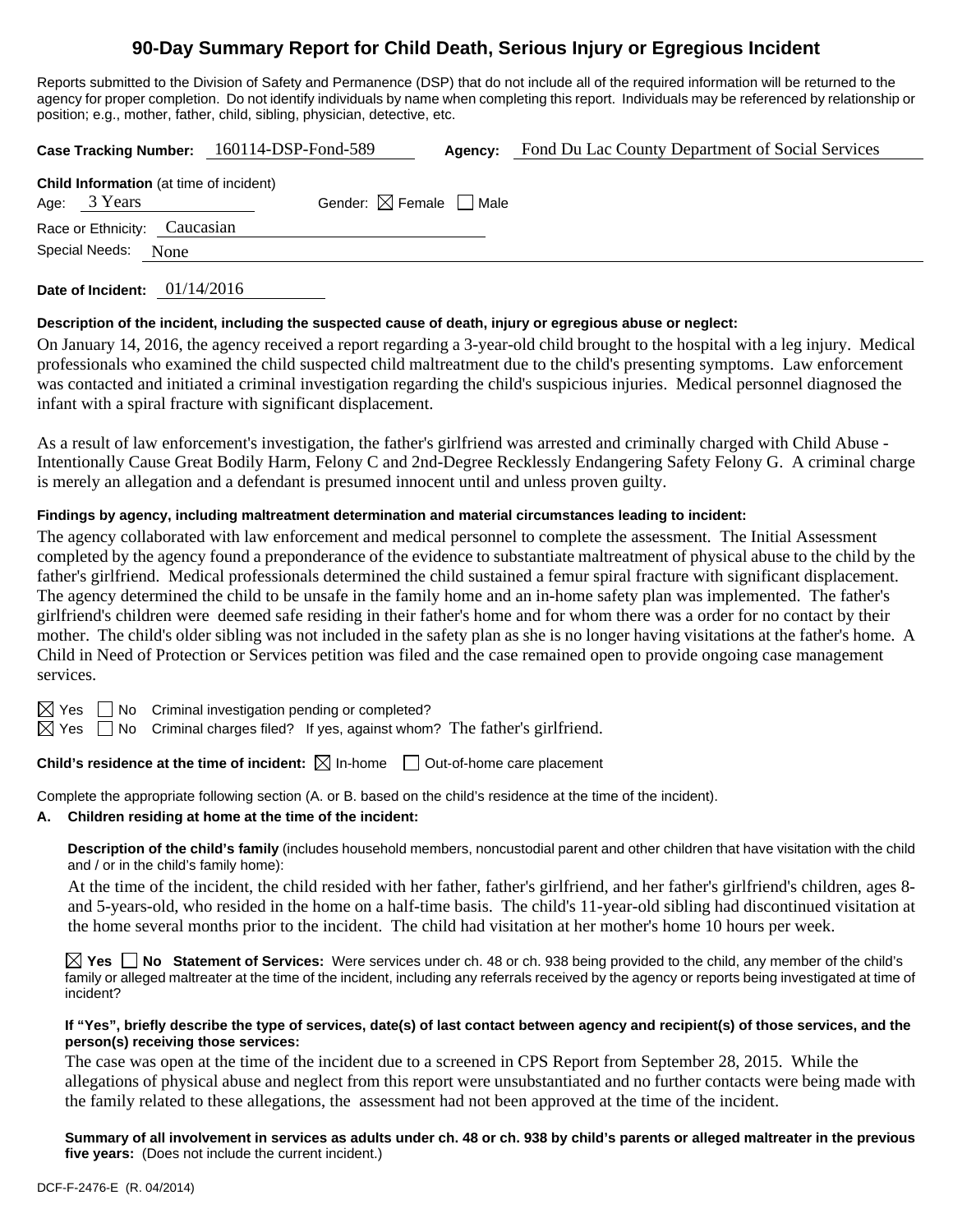On August 10, 2015, the agency screened-in a CPS Report alleging physical abuse and neglect to the child. An assessment was completed by the agency and the allegations of physical abuse and neglect were unsubstantiated.

On September 28, 2015, the agency screened-in a CPS Report alleging physical abuse and neglect to the child. An assessment was completed by the agency and the allegations of physical abuse and neglect were unsubstantiated.

#### **Summary of actions taken by the agency under ch. 48, including any investigation of a report or referrals to services involving the child, any member of the child's family living in this household and the child's parents and alleged maltreater.** (Does not include the current incident.)

(Note: Screened out reports listed in this section may include only the date of the report, screening decision, and if a referral to services occurred at Access. Reports that do not constitute a reasonable suspicion of maltreatment or a reason to believe that the child is threatened with harm are not required to be screened in for an initial assessment, and no further action is required by the agency.)

On August 27, 2014, the agency screened-out a CPS report.

On May 18, 2015, the agency screened-out a CPS report.

On July 27, 2015, the agency screened-out a CPS report.

On July 29, 2015, the agency screened-out a CPS report.

On July 31, 2015, the agency screened-out a CPS report.

On August 10, 2015, the agency screened-in a CPS Report alleging physical abuse and neglect to the child. An assessment was completed by the agency and the allegations of physical abuse and neglect was unsubstantiated.

On September 28, 2015, the agency screened-in a CPS Report alleging physical abuse and neglect to the child. An assessment was completed by the agency and the allegations of physical abuse and neglect was unsubstantiated.

### **Summary of any investigation involving the child, any member of the child's family and alleged maltreater conducted under ch. 48 and any services provided to the child and child's family since the date of the incident:**

The agency collaborated with law enforcement and medical personnel to complete the assessment. The Initial Assessment completed by the agency found a preponderance of the evidence to substantiate maltreatment of physical abuse to the child by the father's girlfriend. Medical professionals determined the child sustained a femur spiral fracture with significant displacement. The agency determined the child to be unsafe in the family home and an in-home safety plan was implemented. The father's girlfriend's children were deemed safe residing in their father's home and for whom there was a order for no contact by their mother. The child's older sibling was not included in the safety plan as she is no longer having visitations at the father's home. A Child in Need of Protection or Services petition was filed and the case remained open to provide ongoing case management services.

### **B. Children residing in out-of-home care (OHC) placement at time of incident:**

**Description of the OHC placement and basis for decision to place child there:**  N/A

**Description of all other persons residing in the OHC placement home:**  N/A

**Licensing history:** Including type of license, duration of license, summary of any violations by licensee or an employee of licensee or other actions that constitute a substantial failure to protect and promote the welfare of the child. N/A

### **Summary of any actions taken by agency in response to the incident:** (Check all that apply.)

| Screening of Access report                           | Attempted or successful re  |
|------------------------------------------------------|-----------------------------|
| Protective plan implemented                          | Referral to services        |
| Initial assessment conducted                         | Transportation assistance   |
| Safety plan implemented                              | Collaboration with law enfo |
| Temporary physical custody of child                  | Collaboration with medical  |
| Petitioned for court order / CHIPS (child in need of | Supervised visitation       |

| protection or services)    |  |
|----------------------------|--|
| Placement into foster home |  |

| Screening of Access report                           | Attempted or successful reunification    |
|------------------------------------------------------|------------------------------------------|
| Protective plan implemented                          | Referral to services                     |
| Initial assessment conducted                         | <b>Transportation assistance</b>         |
| Safety plan implemented                              | Collaboration with law enforcement<br>IX |
| Temporary physical custody of child                  | Collaboration with medical professionals |
| Petitioned for court order / CHIPS (child in need of | Supervised visitation                    |
| protection or services)                              | Case remains open for services<br>IX     |
| Placement into foster home                           | Case closed by agency                    |